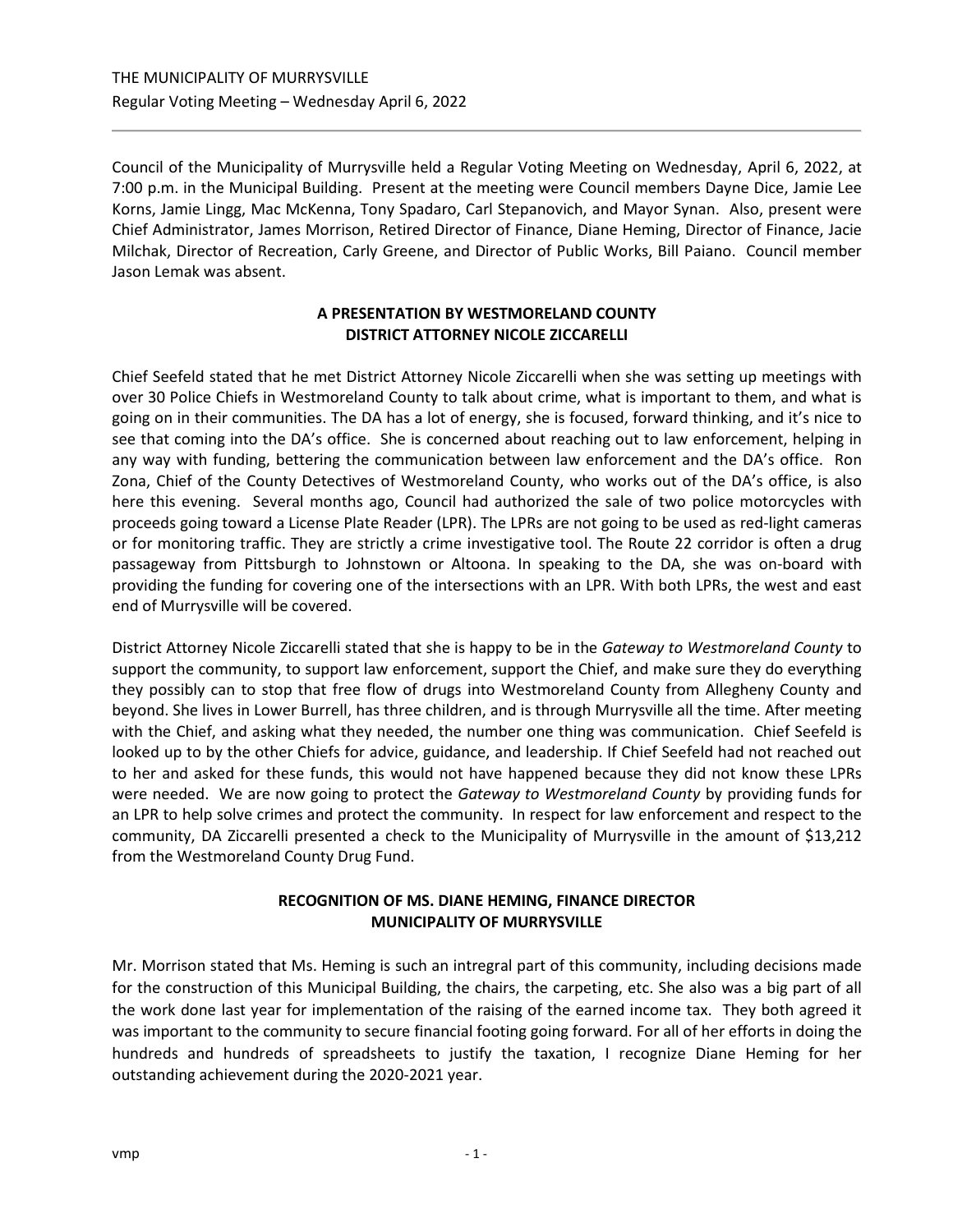Mayor Synan stated that he is honored to present Ms. Heming with an outstanding achievement award for her dedication to the municipality, providing what's best for the municipality, whether it be for the Police Department, Fire Department, the Library, or Parks and Recreation, her heart is in it the whole way.

Ms. Heming thanked the Mayor and Chief Administrator for their confidence and support through all the years she has worked for the Municipality. It has been a great place to work, and she is going to miss everyone.

# **REGULAR VOTING MEETING AGENDA**

**ROLL CALL/VOTING ORDER:** Carl Stepanovich, Jamie Lingg, Jason Lemak - absent, Dayne Dice, Jamie Lee Korns, Tony Spadaro, Mac McKenna, and Mayor Synan.

**PLEDGE OF ALLEGIANCE:** Mr. Dice led the audience in the Pledge of Allegiance.

# **UNISTED AMENDMENTS**: None

# **CONSENT CALENDAR ITEMS:**

**4.A.** Approval of March 16, 2022, Council Meeting Minutes.

Dr. Lee Korns made a motion to approve the minutes of March 16<sup>th</sup>, 2022. Mr. Stepanovich seconded. All those present voted aye. Motion approved.

# **MAYOR'S COMMENTS:**

**A Meritorious Citation to the Penn Franklin News for seventy-five years of service to the Murrysville Community:** Mayor Synan awarded a certificate to Penn-Franklin News **f**or 75 years of service to the Murrysville Community. Running a community newspaper is an all-consuming profession and your dedication to excellence is unwavering. A meeting or event in the community is not complete without the Penn-Franklin reporting. For such a small staff to relentlessly cover meeting schedules, special events, advertisements, and seasonal celebrations flawlessly every day is incomprehensible. Murrysville thanks you for your devoted service to the community and we look forward to another 75 years of service.

**A Meritorious Citation to the Murrysville Community Library for one hundred years of service to the Murrysville Community:** The Mayor stated that this certificate is awarded to Murrysville Community Library for 100 years of service to the Murrysville Community. Having originally formed in 1922 by the Murrysville Woman's Club, the Library has seen a myriad of changes. From card catalogs to audiobooks and dusty book stacks to virtual programming, the Library has grown into a full-service facility providing advanced technology, service, and programs for all ages. Congratulations to the Library staff, volunteers, Board, and Foundation members. We look forward to continued excellence in programming.

**Easter Pet Photos** with the Murrysville Recreation Department. Saturday, April 9<sup>th</sup> from 10 AM – 12 PM at Westmoreland Heritage Trail Visitor Center, 4301 William Penn Highway. The event is free to attend, but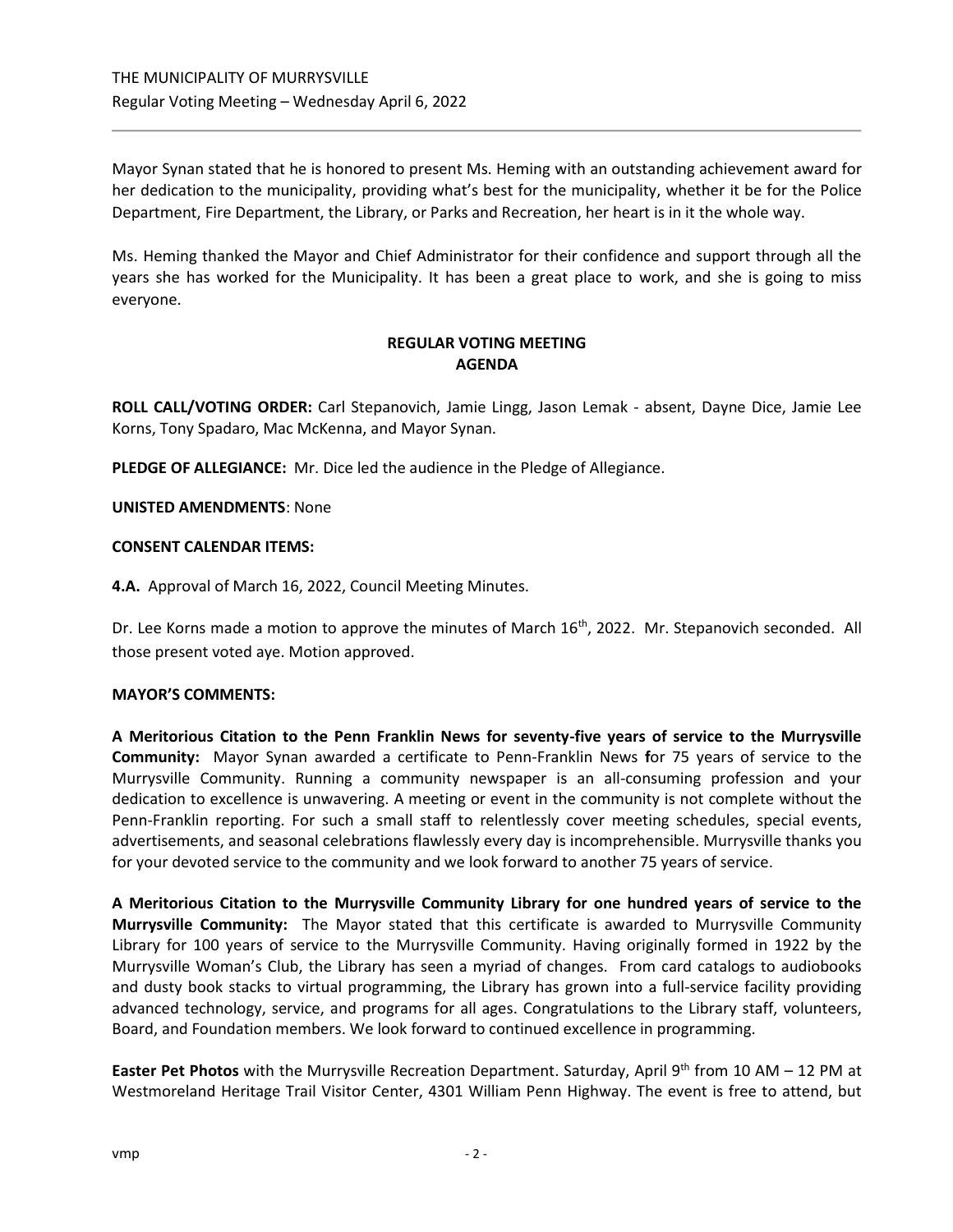please provide a donation to Pet Friends Animal Rescue when you arrive. Treat bags will be provided by Walker's Pet Hotail. Contact Murrysville Recreation for more information 724-327-2100 ext. 131.

**Easter Drive-Thru:** The Easter Drive-Thru will be held Wednesday, April 13 from 3:30-5:30 p.m. at the Municipal Complex. Drive thru and say hello to the Easter Bunny, Yellow Chick, and pick up a free treat bag. This event is free and open to the community.

**Murrysville Clean-up Week** will be April 25 through April 30. Murrysville residents may take items to Valley Landfill on Pleasant Valley Road. Permit passes are available at the reception desk, 4100 Sardis Road.

**CHIEF ADMINISTRATOR'S COMMENTS:** Mr. Morrison stated that on Friday, April 22<sup>nd</sup> at 3:00 p.m., will be Open House for the Clubhouse at MCP. The pipe for the water is in, electric is in, and things are ready to go.

The annual report for the deer harvest was provided to Council. A successful program was held again this year in the various parks identified in the briefing. The program was initially instituted 9 or 10 years ago to reduce traffic incidents with deer along municipal roadways.

# **COMMUNITY INPUT:**

**Matthew Aukerman**, 4211 Bulltown Road: Mr. Aukerman stated that as seen in the news, there are significant events going on, rising gas prices, and food shortages coming in the near future. He wanted to give his suggestions, as a citizen, to Council. Does Murrysville have a contingency plan for the well-being of the citizens of Murrysville if there is a destruction of daily life where people can't be fed due to food supply chain shortages, aren't warm, gas shortages, or financial and banking institutions being disrupted? Some suggestions might be to encourage local citizens to implement private or community gardens as well as animal management. Discuss with local scout masters for survival tips, have community classes for water purification techniques, or discussions with local churches where people could be housed and centralized. Is there a plan for the citizens of Murrysville to join together to put in work and knowledge equity to keep families warm and fed in a worst case scenario?

Mr. Dice stated that there is a Murrysville Emergency Action Team that Val Mittereder runs and is ready to help people. Mr. Morrison stated Council Chambers is the Emergency Operations Center. There are groups identified as warming centers in the community. The Municipality is ready to respond in any emergency situation that they are capable of. Mr. Dice noted that they take this very seriously and are always prepared.

# **LIAISON COMMENTS AND COMMITTEE REPORTS:**

Mr. Stepanovich: The Parks and Recreation Foundation met on March 22. All members were in attendance. Jacie Milchak was sitting in for Diane Heming. The minutes of the Treasurer's Report were approved. The cost of memorial benches has increased significantly. Thought will be given to alternate memorials with a lower cost. Little library book stalls were considered for high traffic volume parks like Duff and MCP. This would be in coordination with the Library Foundation. Initial input from the Parks Survey was that bigger playground areas were desired, additional port-a-johns, toddler specific play areas, and pickleball. Ideas for recreation was for a senior's evening dance event at one of the pavilions and having the Franklin Regional Cheerleaders perform at the band intermission at Tuesdays at Townsend. The location for the cornhole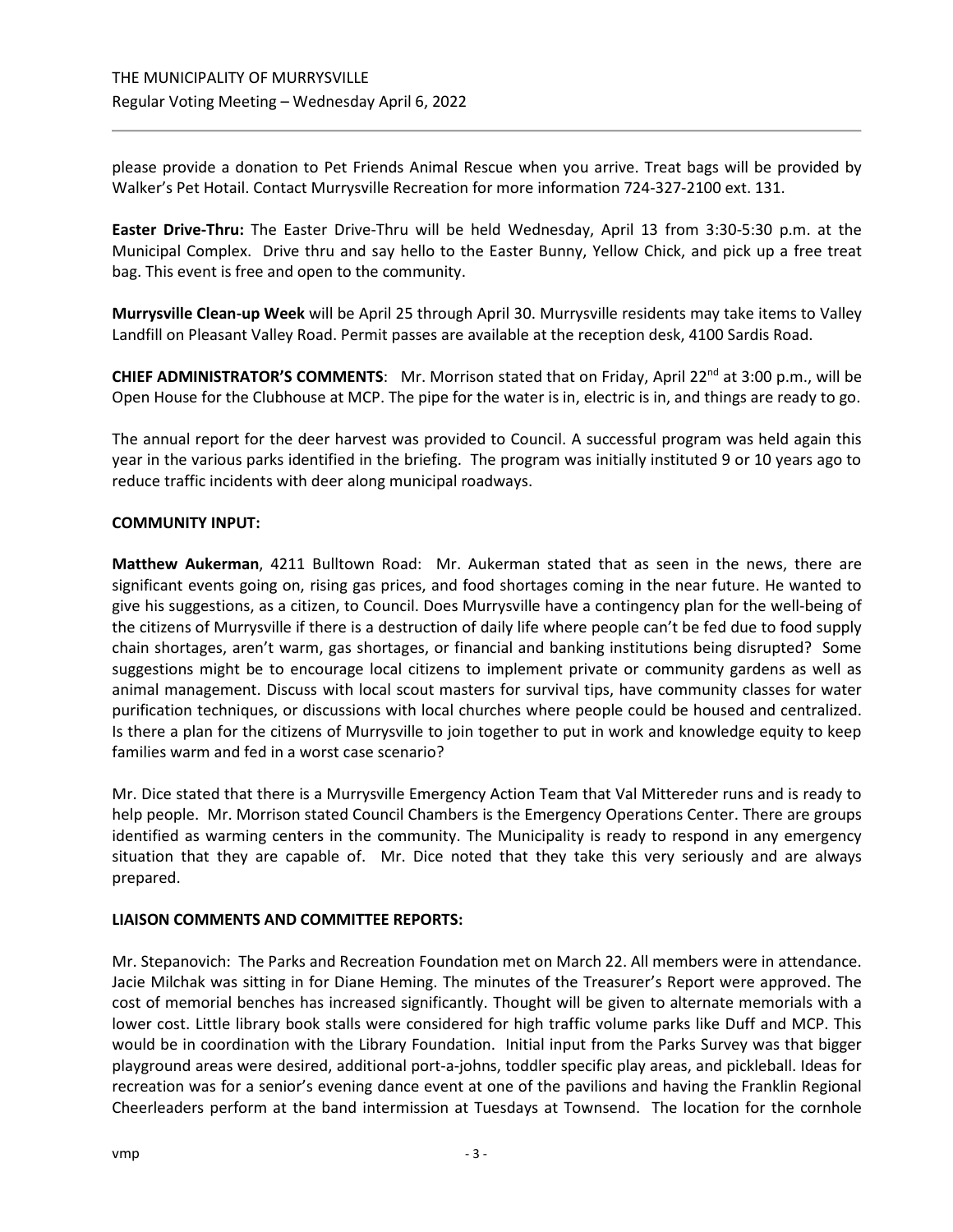slabs was suggested for either Townsend Park or Murrysville Community Park. The next meeting is April 19<sup>th</sup>. Next Tuesday is the Planning Commission meeting.

Mr. Spadaro: Medic One met last month. They had 1,493 trips, 338 wheelchair transports, and 178 Washington Township trips. Their subscription drive is over. They raised \$167,340.00 from their donations. They lost two trucks this past month; one the transmission went which isn't worth fixing, and there was damage to the wheelchair van. Medic One is hurting right now because of the increase in fuel prices. They do have plenty of PPE supplies. They will have a financial audit going on next month. Right now they are looking for new hires which will be trained.

Dr. Lee Korns: Nothing to report from the Pension Committee.

Mrs. Lingg: She attended the last two School Board meetings. Currently there are no large agenda items that jointly affect both Council and the School Board. The next School Board meeting is Monday, April 11<sup>th</sup>. On April 22<sup>nd</sup> is a Finance Committee meeting and May 2<sup>nd</sup> is the General Budget meeting.

Mr. McKenna: Parks and Recreation meets this coming Tuesday. The Egg My Yard is coming up on Monday and Tuesday, April  $11<sup>th</sup>$  &  $12<sup>th</sup>$ . There were 77 homes registered. Thank you to Carly and Amy for putting that together. A reminder to fill out your Neighborhood Parks Survey. Public Works is in the process of getting the parks opened. If you see anything out of place or that needs done, please let us know so we can address it.

Mr. Dice: FTMSA just finished the flow model collection system in the COA that they have with the DEP. That is way ahead of schedule. FTMSA came to an agreement with Waste Management to accept some waste, which will create about an additional \$100,000 in revenue. This will have no effect on their system. They continue to correct the 4 and 5 defects in the collection system. FTMSA installed an emergency generator at the treatment facility so that the plant can run if the public power was out.

# **WORKSHOP ITEMS**

# **ADMINISTRATION:**

# **9.A.** A discussion concerning the proposed amphitheater at Murrysville Community Park

Mr. Morrison gave an overview of the background on the proposed amphitheater. In 2018, staff began discussion of an amphitheater at Murrysville Community Park. The estimated costs were approximately \$800,000. The concept plan was used to apply for a grant through the PA Department of Conservation and Natural Resources. In fall 2019 a grant of \$300,000 was awarded. The Municipality would be responsible for the balance of the costs of the project either through a cash match or in-kind services.

In 2020, Mackin and Associates was hired to provide site plan alternatives and a preliminary design. Cost estimates on the selected alternative were estimated to be \$1,200,000. Increased costs were associated with the relocation of the amphitheater, the final design, access to the site and associated infrastructure. Most of the increase could be covered by in-kind services performed by the Public Works Department.

In 2021, The Municipality hired KU Resources to complete final design of the project. They were responsible for developing the site plan, preparing bid documents, and providing cost estimates. In the meantime, Public Works began installation of the necessary infrastructure to support the project.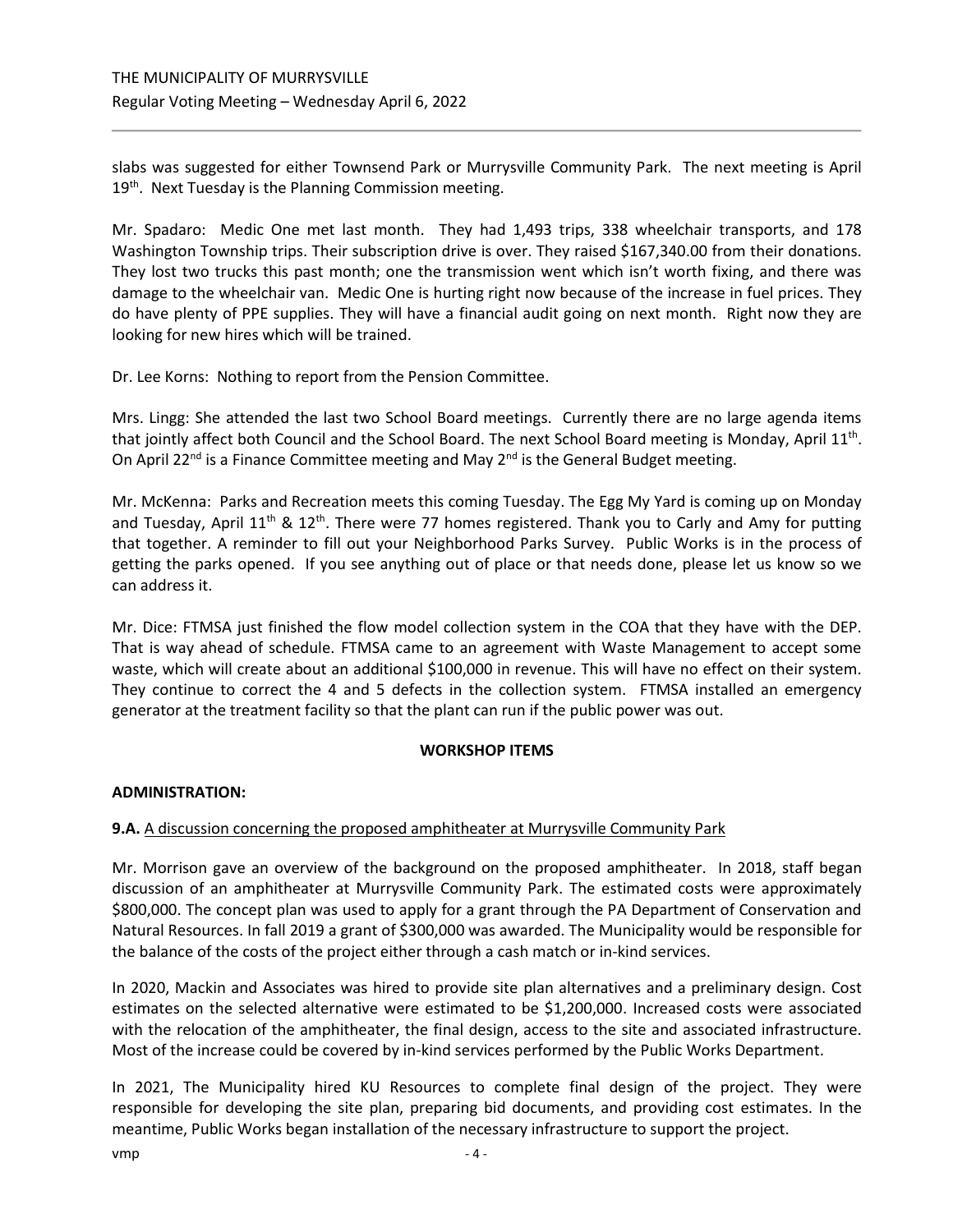In early 2022, KU Resources provided a cost estimate for contracted services to complete the project to be approximately \$1,600,000. Costs are directly related to inflation factors, availability of materials and labor due to the impact of the pandemic.

At that point, staff decided to take a look at this and recommends: 1) The postponement of the bidding of the contracted services for the project due to the continued uncertainty of the labor market and availability and costs of materials. 2) A condition of the grant was to be expended by December 2023. It is recommended that the Municipality return the awarded funds and re-apply during the current grant cycle for funds which reflect the current cost estimates. 3) To continue to have Public Works, as time permits, to complete infrastructure work at the site to defray future contracted costs of the project.

Mr. Stepanovich asked if the grant preparation was done in-house. Mr. Morrison answered yes. What they have now is more detailed than what was presented under the first grant application and will be made for twice the amount of the original awarded grant. If Council grants authorization tonight, staff will submit the application for the new grant.

Dr. Lee Korns asked what amount staff would be asking for in the grant application. Mr. Morrison stated that it would be \$623,000. That would then have to be matched at 50% either in cash or in-kind services. We hope to defray that cost by continuing to work at development of the site in-house and to do in-house work once the grant is awarded. The new grant would be for three years.

Mr. Dice asked if there was a backup plan project just because \$623,000 is a significant amount of money and would hate to get it and then have to relinquish that money as well if inflation and the supply shortage continues. Mr. Morrison stated that staff could take a look at that and plan accordingly.

Mr. Morrison stated that it is just not the right time to be eating costs right now. The project would be put on hold right now, seek the new grant, and then continue to monitor the project provided we get the new grant.

Dr. Lee Korns wanted to thank staff for looking at this closely for the good of the community. The staff is very financially responsible and tries to look for grants and tries to do work in-house to try to save us money as a community. So many people in the community love the idea of this project. We are not saying no…. we are saying not right now.

# **ENGINEERING:**

# **10.A.** A discussion concerning the proposed posting of "No Parking" signs on the north side of Carousel Drive from the intersection of Manor Road to the intersection of Koval Court

Mr. Morrison stated that this is a constant enforcement issue at this location. There is a six-unit apartment building where residents fail to use the existing parking lot and choose to park on the street, which creates a site distance issue and snow removal issue. Individuals have been cited for having uninspected vehicles and one tenant was changing his oil on the street. The only solution would be to post it no parking, which would give better enforcement power there.

Mrs. Lingg asked if the apartment building had enough parking for all of its residents. Mr. Morrison answered yes that it has the required parking spaces that zoning requires. Photos were shown of empty parking spaces not being used with cars parking on the street.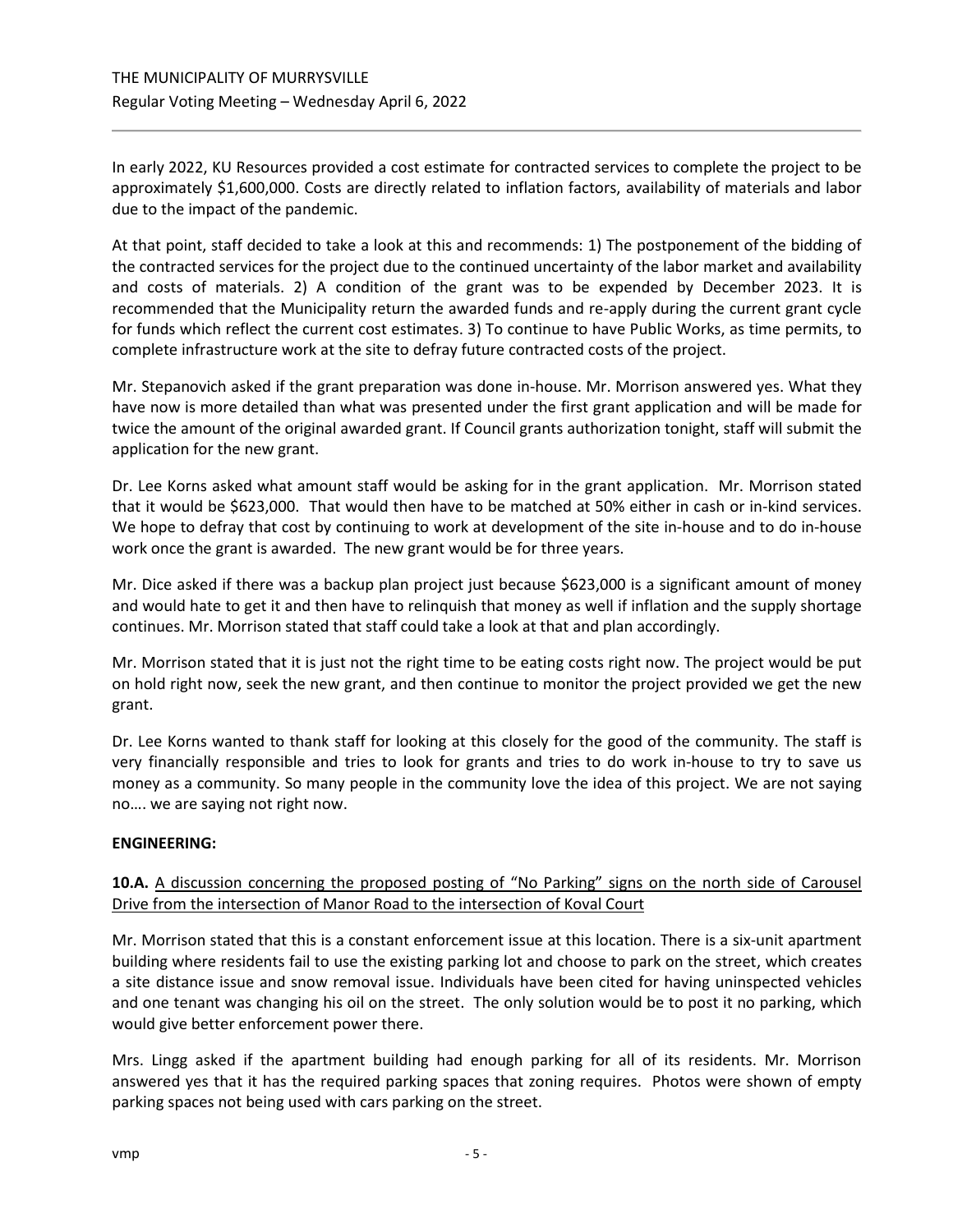Mr. Morrison noted that there will be an authorization to advertise the Ordinance for no parking on that street.

### **COMMUNITY DEVELOPMENT:**

# **11.A.** A discussion concerning a proposed alternate sewage waste disposal system for property located at 6054 Sinan Drive, Murrysville, PA

Mr. Morrison stated that this is an older property located on Sinan Drive that recently has been sold. It is currently on a septic system which is failing and there is no suitable location to replace the system due to poor soils. The cost of extending to a public system is significant. The last alternative is for the property owner to create a small flow treatment facility on-site where the household sewage is treated through a process of holding tanks, ultraviolet light, and chlorine dosing. The discharge would go to a tributary. The Municipality would need to amend the Act 537 plan to permit the alternate system with conditions.

Mr. Stepanovich asked about the preparation of the agreement. Mr. Morrison stated that the agreement is a model agreement which was adapted for this particular instance. There was no cost in developing the agreement, but the cost of the annual inspection and the bonding will be the property owner's responsibility

Mr. McKenna asked if this has ever been done before. Mr. Morrison answered yes, there was one other on School Road South.

Mrs. Lingg asked if the periodic inspection of the system included testing the end product discharged of any biological hazards. Mr. Morrison answered yes, and the municipality will also do that as part of the sewer enforcement.

#### **PUBLIC WORKS AND PARKS:** None

# **COUNCIL ACTION ITEMS**

# **ADMINISTRATION:**

# **13.A.** Consider approval of Resolution No. 750-22, designating signatures for No-Lien Certifications

Dr. Lee Korns made a motion to approve Resolution No. 750-22, designating signatures for No-Lien Certifications. Mr. McKenna seconded.

Ms. Heming stated that currently when no-lien applications come in to verify if there are any outstanding liens on a house before it is sold, the Administrative Assistants prepare the no-lien letter and do all the research to make sure there are no outstanding liens on our end, then they send the form back under her signature (stamp). It seemed easier and more efficient for the Administrative Assistants to sign the letter since they are preparing the document and doing all the research. If there is any issues, they can go to the Chief Administrator or Director of Finance.

All those present voted aye. Motion approved.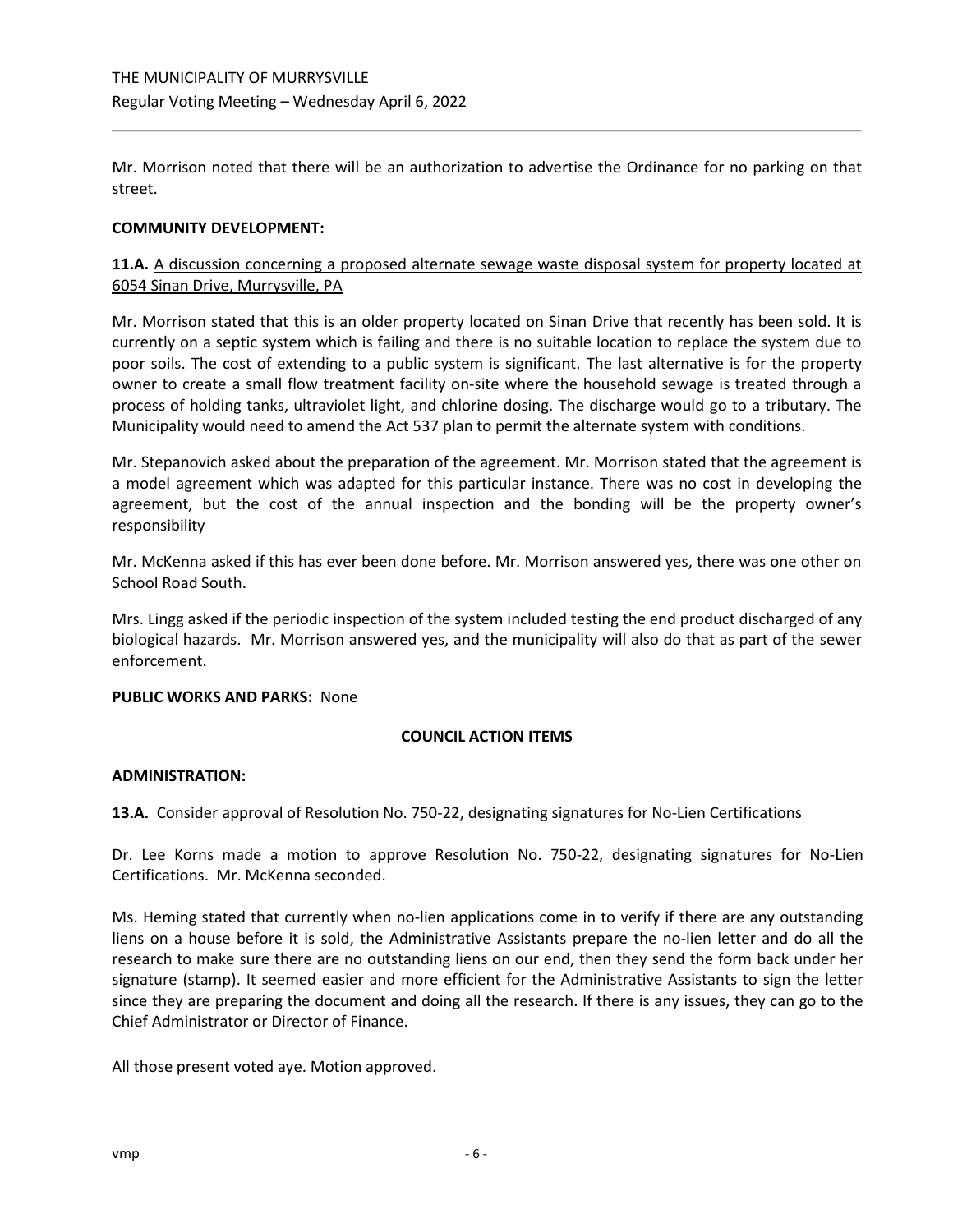**13.B.** Consider the resignation for the purpose of retirement of Diane Heming, Finance Director of the Municipality of Murrysville

Mr. Spadaro made a motion to consider the resignation for the purpose of retirement of Diane Heming, Finance Director of the Municipality of Murrysville. Mr. McKenna seconded. Mr. Dice and Council thanked Ms. Heming for her dedicated service to the Municipality.

All those present voted aye. Motion approved.

# **13.C.** Consider the appointment of Jacie Milchak as Finance Director, Municipality of Murrysville

Dr. Lee Korns made a motion to appoint Jacie Milchak as Finance Director, Municipality of Murrysville. Mr. Stepanovich seconded.

Mr. Morrison stated that this is the mayor's appointment based on the recommendation of the Chief Administrator and the advice and consent of Council. Ms. Milchak has been with the Municipality a little over a year now, she has seen the good and she has seen the bad. We wish her well and believe that she will do a very good job for us. Mr. Dice noted that he worked with Ms. Milchak on the recent Public Works contract and was really impressed.

All those present voted aye. Motion approved.

# **COMMUNITY DEVELOPMENT:**

**14. A.** Consider issuance of a dangerous structure notice to the owner, occupant, mortgager, lessee, or any other person having interest in the structure located at 6026 Sinan Road, Tax Parcel 49-07-00-0-059 to repair or demolish said structure.

Mr. Stepanovich made a motion to consider issuance of a dangerous structure notice to the owner, occupant, mortgager, lessee, or any other person having interest in the structure located at 6026 Sinan Road, Tax Parcel 49-07-00-0-059 to repair or demolish said structure. Mr. Spadaro seconded.

Mr. Morrison stated that this is a follow-up from the Public Hearing at the last meeting. This structure was essentially burned out and reasons for the demolition of the dangerous structure were discussed. This is the next step in the ordinance process, to give notice to the property owner and give them ten days to repair or demolish said structure.

All those present voted aye. Motion approved.

# **14.B.** Consider approval of Resolution # 751-22, a resolution to approve an alternate waste disposal system, 6054 Sinan Road, Murrysville, PA.

Dr. Lee Korns made a motion approve Resolution # 751-22, a resolution to approve an alternate waste disposal system, 6054 Sinan Road, Murrysville, PA. Mr. Spadaro seconded. All those present voted aye. Motion approved.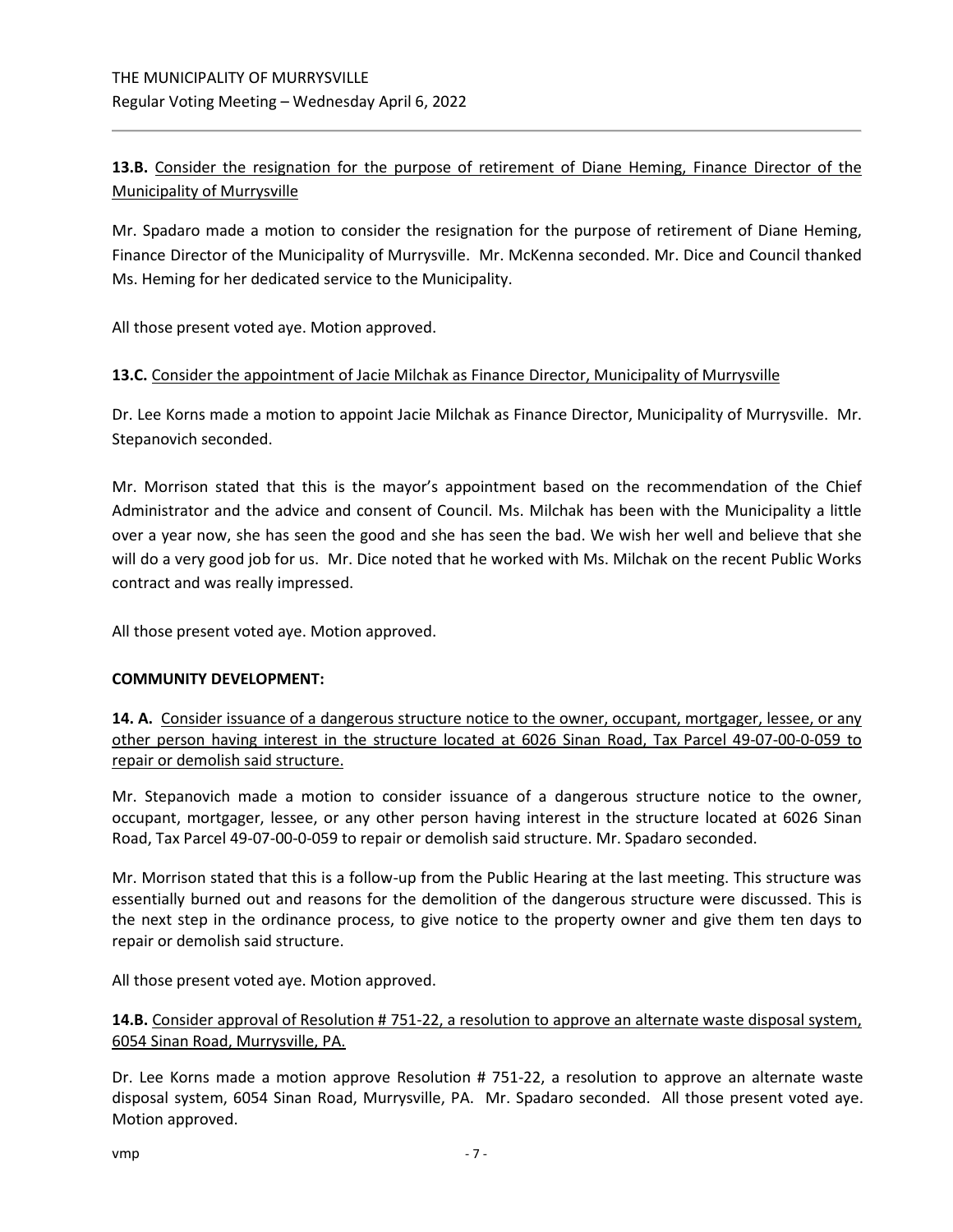# **14.C.** Consider approval of SP-10-21, Murry Corporate Park, a major land development, corner of Mellon Road and Rt.22, tax parcel 49-21-00-0-033, B-Zoning

Mr. McKenna made a motion to consider approval of SP-10-21, Murry Corporate Park, a major land development, corner of Mellon Road and Rt.22, tax parcel 49-21-00-0-033, B-Zoning. Mr. Spadaro seconded.

Steve Caruso, Civil Engineering Consultants, representing Murry Corporate Partners for the Murry Corporate Park Development stated that he was here this evening seeking major land development approval. There are still three outstanding items. 1) NPDES for construction is waiting for response from the Conservation District. 2) FTMSA is reviewing the sewage module and anticipating approval soon. 3) The HOP driveway will hopefully be approved tomorrow from PennDOT.

Mr. Morrison stated that the Planning Commission recommended approval of the Land Development with 12 conditions with the request of three waivers: 1) The request for the environmental impact statement, air quality study, acoustic impact study, and community impact study. 2) Request to reduce the pipe slope requirement of 1% to .5%. 3)Request to reduce the glazing requirements on the north and west sides of the building to 0% and the east and south side of the building to 12%. Mr. Morrison presented drawings of the elevation of the building. The Planning Commission felt there was sufficient vegetation on those two sides of the building to grant the waiver.

Mr. Dice asked the applicant if he reviewed the conditions and was OK with them. Mr. Caruso answered yes. Mr. Dice noted that Council's approval would be incumbent on those conditions and those waivers as contained in the staff briefing

All those present voted aye. Motion approved.

# **ENGINEERING:**

**15.A.** Consider reducing the sequestered funds being held to insure completion of the required improvements at Bella Molise Development in the amount of \$30,000

Dr. Lee Korns made a motion to reduce the sequestered funds being held to insure completion of the required improvements at Bella Molise Development in the amount of \$30,000. Mr. Spadaro seconded.

Mr. Morrison stated that this was standard process. They are nearing completion at Bella Molise. The proposed reduction items were inspected by staff and recommended that the funds be reduced.

All those present voted aye. Motion approved.

**15.B.** Consider reducing the bond being held to insure completion of the required improvements at the Villa Ciano Development in the amount of \$382,266.63

 $v$ mp  $-8$  -Dr. Lee Korns made a motion to reduce the bond being held to insure completion of the required improvements at the Villa Ciano Development in the amount of \$382,266.63. Mr. Spadaro seconded.